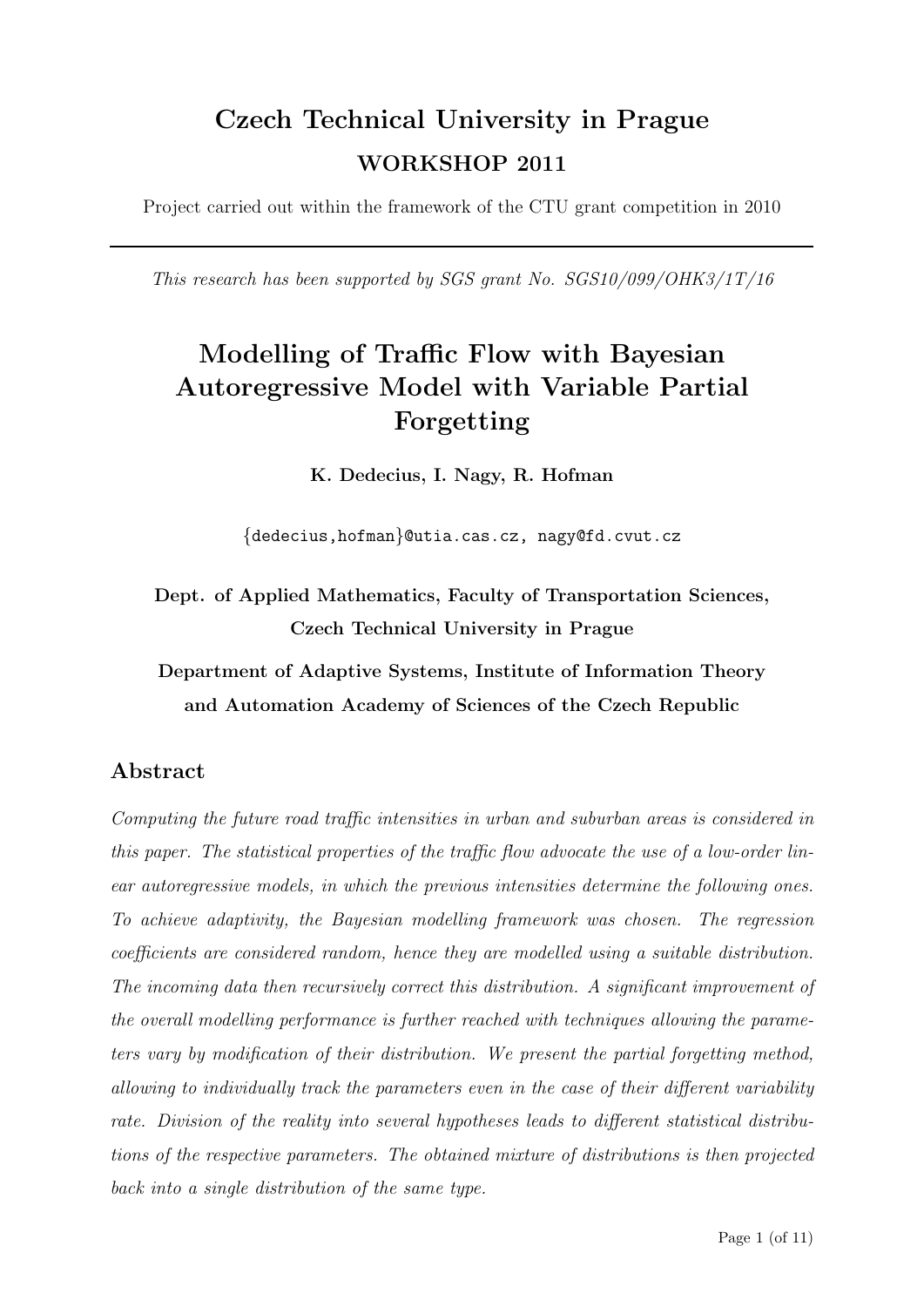## 1 Introduction

Statistical modelling of traffic intensities in the urban areas becomes a significant task [\[6\]](#page-10-0). Increasing road traffic is accompanied by a wide range of negative factors, influencing the environment (air pollution), local economy ("opportunity costs", fuel costs, wear of vehicles and roads), health and other domains, see, e.g. [\[7,](#page-10-1) [13,](#page-10-2) [14\]](#page-10-3). Obviously, there appear yet many other externalities.



<span id="page-1-0"></span>Figure 1: Example of daily traffic intensities

Modelling of traffic intensities may be evaluated with the autoregressive models of low order, but their basic forms can fail, simply due to the short-time variability of the measurements' mean value. To solve this non-stationarity, we employ an offset to model the short-time mean value.

Specific notation:  $'$  denotes transposition,  $f(a|b)$  is a conditional probability density function in which a random variable (and its realization)  $a$  is conditioned by a random variable b (or its realization).  $\mathbb{E}[\cdot]$  denotes mean value of the argument. Time  $t = 1, 2, \ldots$ is discrete.  $x^*$  denotes a set of  $x$  values. Furthermore, let us introduce the notational convention

$$
f(x = x_t | y = y_t, \mathbf{d}(\tau)) \equiv f_{t | \tau} f(x | y).
$$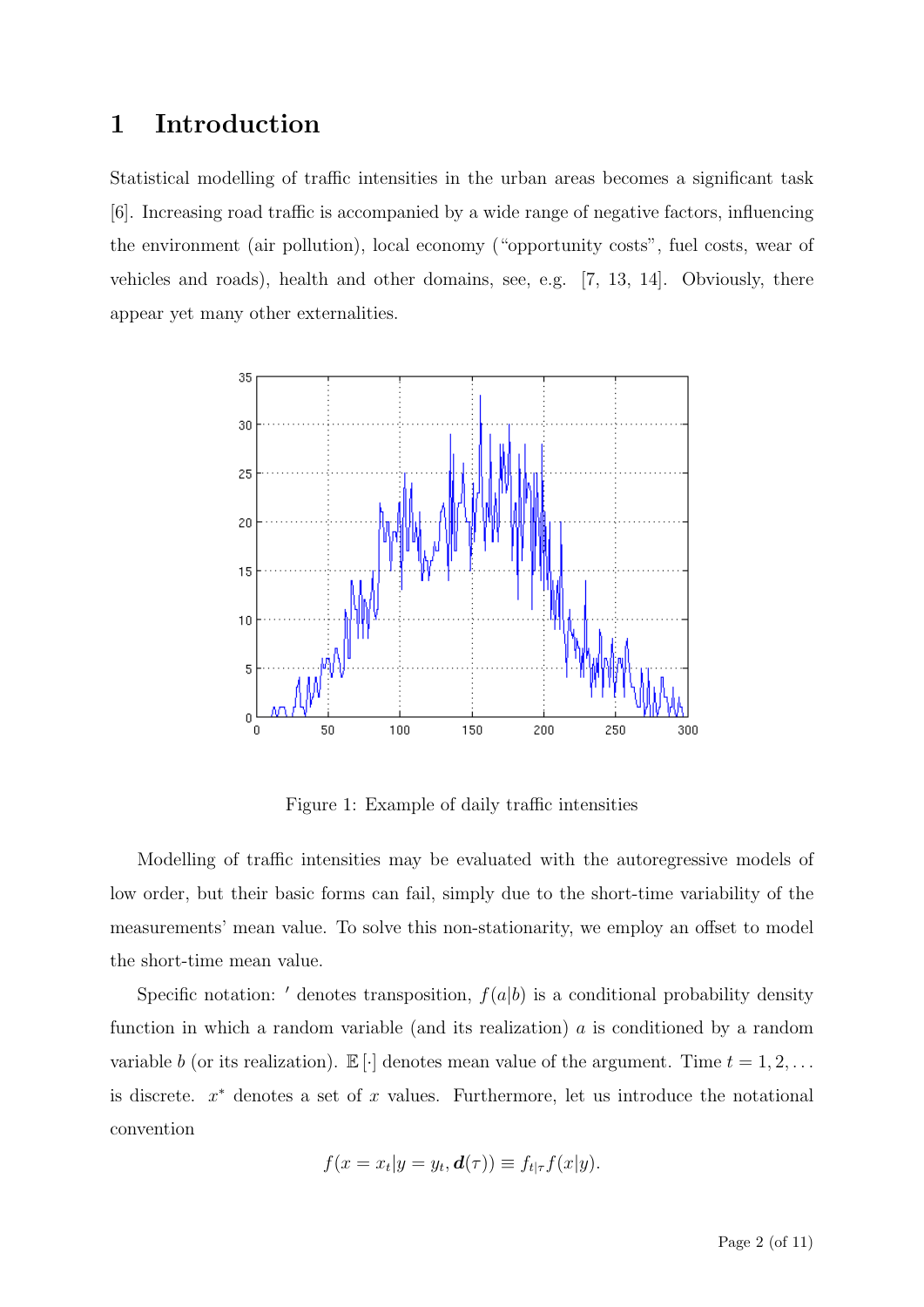## 2 Normal regressive model

We employ the *n*-th order autoregressive model  $AR(n)$  in the form

<span id="page-2-0"></span>
$$
y_t = \sum_{i=1}^n a_i y_{t-i} + k_t + e_t, \qquad t = 1, 2, \dots,
$$
 (1)

where  $y_t$  denotes traffic intensity measured at time instant  $t$ ,  $a_i$  are regression coefficients and  $k_t$  denotes the offset of the model. Its purpose is to model the mean value of the signal. The term  $e_t$  stands for the normally distributed white noise with zero mean and constant variance  $\sigma^2$  [\[12\]](#page-10-4),

$$
e_t \sim \mathcal{N}(0, \sigma^2). \tag{2}
$$

Under the assumptions on noise whiteness, the regressive model [\(1\)](#page-2-0) may be expressed with a probability density function (pdf) [\[8\]](#page-10-5)

<span id="page-2-1"></span>
$$
f_{t|t-1}(y|\Theta) \sim \mathcal{N}(\psi_t' \theta_t, \sigma^2)
$$
\n(3)

where  $m = n + 2, \psi_t \in \mathbb{R}^m$  and  $\theta_t \in \mathbb{R}^m$  denote a column regression vector and a vector of regression parameters,

$$
\psi_t = (y_t, \ldots, y_{t-n}, 1)'
$$
 and  $\boldsymbol{\theta}_t = (a_{1,t}, \ldots, a_{n,t}, k_t)'$ .

The term  $\Theta_t$  is a set of model parameters, which in the case of the normal model [\(3\)](#page-2-1) is  $\Theta_t = {\theta_t, \sigma^2}$ . In this work, we focus especially on the regression coefficients aggregated in  $\theta_t$ . Under general conditions, it is possible to avoid using the offset  $k_t$ , however, it will play a fundamental role in the further reading.

#### <span id="page-2-2"></span>2.1 Estimation

Suppose that the model [\(3\)](#page-2-1) is known up to a set of parameters  $\Theta_t$ , whose elements are to be estimated. The Bayesian paradigm, considering the parameters to be random variables, allows us to represent their distribution with a pdf

$$
f_{t|t-1}(\Theta) \equiv f(\Theta_t|d(t-1)).
$$
\n(4)

Apparently, their distribution is conditionally dependent on the previous measurements, which are besides a potential expert information the only source of information available to the model. The estimation steps are: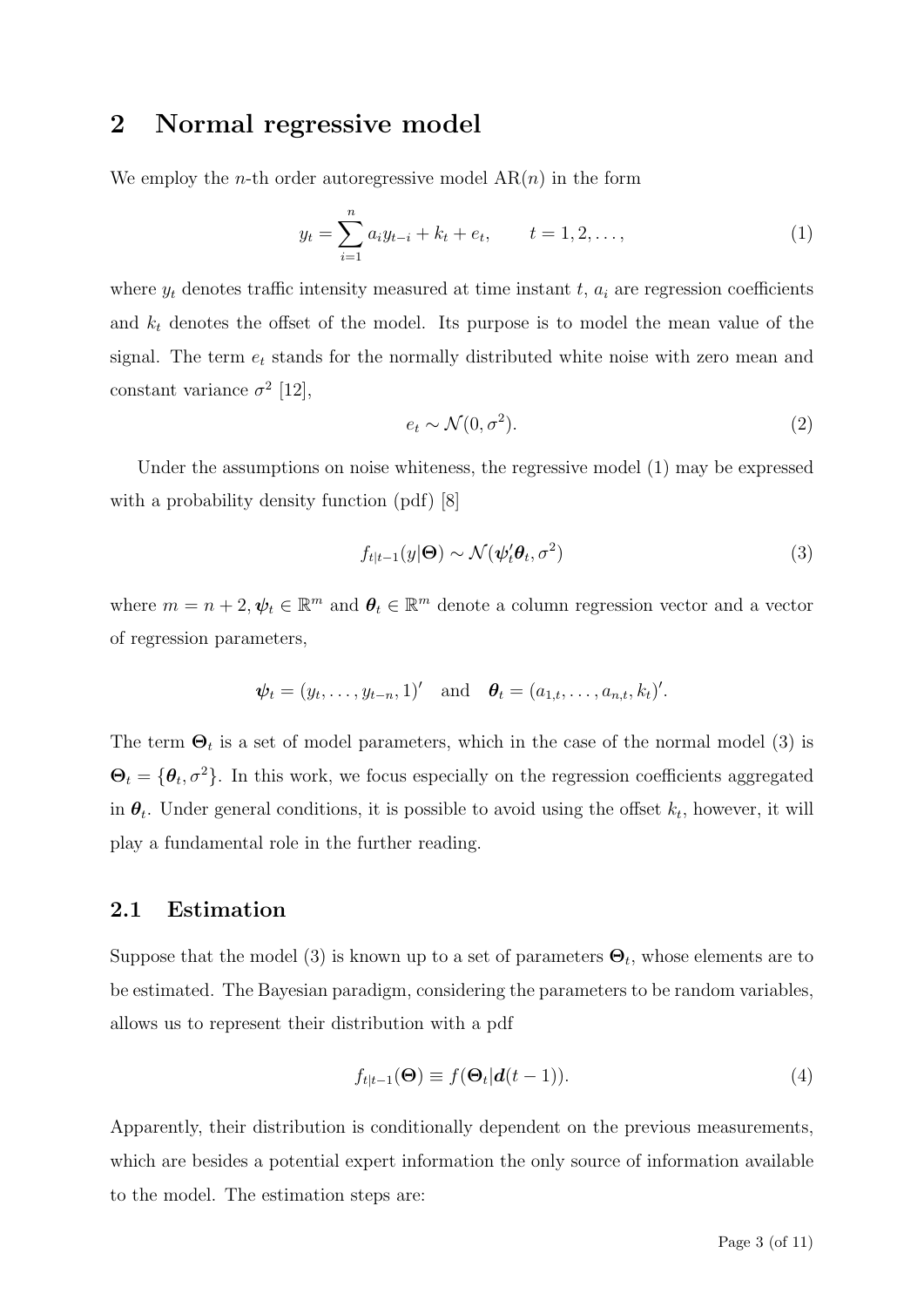Data update: incorporating new measurements into the distribution of parameters through the Bayes' theorem [\[8\]](#page-10-5):

<span id="page-3-1"></span>
$$
f_{t|t}(\Theta) = \frac{f_{t|t-1}(y|\Theta) f_{t|t-1}(\Theta)}{\int_{\Theta^*} f_{t|t-1}(y|\Theta) f_{t|t-1}(\Theta_t) d\Theta}
$$
(5)

**Time update:** reflecting the (potential) time-variability of parameters in  $\Theta_{t+1}$  [\[8\]](#page-10-5):

<span id="page-3-0"></span>
$$
f_{t+1|t}(\Theta) = \int_{\Theta^*} f(\Theta_{t+1}|\Theta_t, \boldsymbol{d}(t)) f_{t|t-1}(\Theta) d\Theta.
$$
 (6)

Let us first analyse the time update procedure. If the parameters are constant, then the normal model  $f(\Theta_{t+1}|\Theta_t, d(t))$  is identical with the Dirac distribution. In this case, the integral in [\(6\)](#page-3-0) represents an identity functional and

$$
f_{t+1|t}(\Theta) = f_{t|t}(\Theta).
$$

The consequences are obvious: (i) the time update may be omitted if the parameters are constant, and (ii) under the normality of the model and under the quadratic criterion, the constant parameters' point estimates are identical to the frequentists' ones obtained from the static linear regression.

The recursive Bayesian estimation exploits the fact, that given a conjugate prior distribution, the posterior is of the same type. The normal distribution, describing the model [\(3\)](#page-2-1) is a member of the exponential family; it can be proved, that any member of this family, meeting certain conditions, possesses a conjugate counterpart. One of these conditions is the existence of a sufficient statistics [\[3\]](#page-10-6), allowing to avoid working with a large set of data by their transformation into a set of smaller non-increasing dimension

$$
f(a|\boldsymbol{d}(t)) = f(a|\boldsymbol{S}_t). \tag{7}
$$

The single-output normal model [\(3\)](#page-2-1) is conjugated with the Normal inverse-gamma  $\mathcal{N} \mathcal{G}(\mathbf{V}, \nu)$ prior. Its sufficient statistics are the number of degrees of freedom  $\nu \in \mathbb{R}$ , sometimes referred to as the counter, and the extended information matrix  $V \in \mathbb{R}^{m \times m}$ . The data update rules  $(5)$  for these two statistics are  $|12|$ 

$$
V_{t|t} = V_{t|t-1} + \begin{pmatrix} y_t \\ \psi_t \end{pmatrix} \begin{pmatrix} y_t \\ \psi_t \end{pmatrix}' \tag{8}
$$

$$
\nu_{t|t} = \nu_{t|t-1} + 1 \tag{9}
$$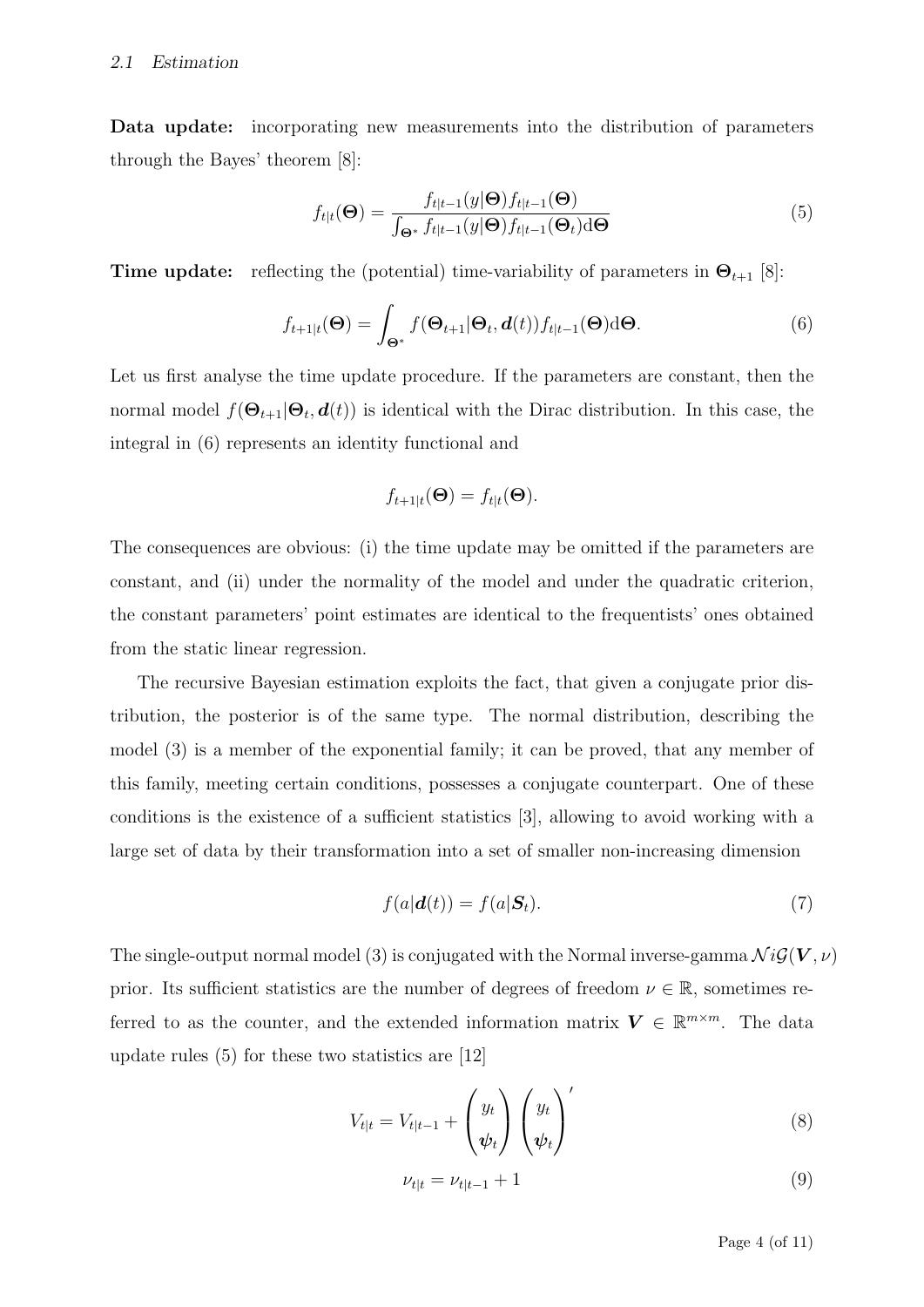#### 2.2 Prediction

The direct use of statistics  $V$  can lead to numerical difficulties due to the inversion operation. Therefore, we prefer to use its factorized representation, characterizing alternative definition of the  $\mathcal{N} \mathcal{G}$  pdf. The  $\mathcal{N} \mathcal{G}$  pdf with the decomposition  $V = L'DL$ , where  $\bm{L}$  is a unit lower triangular matrix and  $\bm{D}$  is a diagonal matrix, has the form [\[8\]](#page-10-5)

$$
\mathcal{G}i\mathcal{W}(\mathbf{L},\mathbf{D},\nu)\equiv\frac{\sigma^{-(\nu+n+2)}}{\mathcal{I}(\mathbf{L},\mathbf{D},\nu)}\times\exp\left\{\frac{-1}{2\sigma^2}\left[(\boldsymbol{\theta}-\hat{\boldsymbol{\theta}})^{\prime}\mathbf{C}^{-1}(\boldsymbol{\theta}-\hat{\boldsymbol{\theta}})+D_y\right]\right\}.
$$

With the generalization of  $\boldsymbol{L}$  and  $\boldsymbol{D}$  to block matrices of corresponding dimensions  $(D_y)$ scalar)

$$
\bm{L} = \left[ \begin{array}{cc} 1 \\ \bm{L}_{y\psi} & \bm{L}_{\psi} \end{array} \right], \,\, \bm{D} = \left[ \begin{array}{cc} \bm{D}_y & \\ & \bm{D}_{\psi} \end{array} \right]
$$

 $\hat{\theta} \equiv L_{\psi}^{-1} L_{y\psi}$  is the least-squares estimate of  $\theta$ ,

 $\bm{C} \equiv \bm{L}_\psi^{-1} \bm{D}_\psi^{-1} (\bm{L}_\psi^{-1}$  $(\psi^{-1})' \in \mathbb{R}^{n \times n}$  is the covariance of  $\hat{\theta}$ ,

 $D_y \in \mathbb{R}^+$  is the least squares remainder,

 $I$  stands for the normalization integral

$$
\mathcal{I}(\mathbf{L}, \mathbf{D}, \nu) \equiv \Gamma(0.5\nu) \sqrt{\frac{2^{\nu} (2\pi)^n}{D_y^{\nu} |\mathbf{D}_{\psi}|}}.
$$
\n(10)

More on properties of the distribution can be found in related literature, e.g., [\[8\]](#page-10-5).

### 2.2 Prediction

Bayesian prediction with a parametric model follows from the rule

$$
f_{t+1|t}(y) = \int_{\Theta^*} f_{t+1|t}(y|\Theta) f_{t|t}(\Theta) d\Theta = \frac{\mathcal{I}_{t+1}}{\mathcal{I}_t}.
$$
 (11)

Under the assumption of model normality and under the quadratic criterion

$$
\sum_{t \in t^*} (y_t - \boldsymbol{\psi}_t' \hat{\boldsymbol{\theta}}_t)^2 \to \min
$$

we may use the point estimates of  $a_{1;t}, \ldots, a_{n;t}$  and  $k_t$  to obtain the prediction of  $y_{t+1}$ . Generally, the knowledge of regression vector for any t allows us to evaluate the predictions relevant to this index. This is equivalent to multiple steps-ahead prediction, or smoothing if we regress some intermittent value.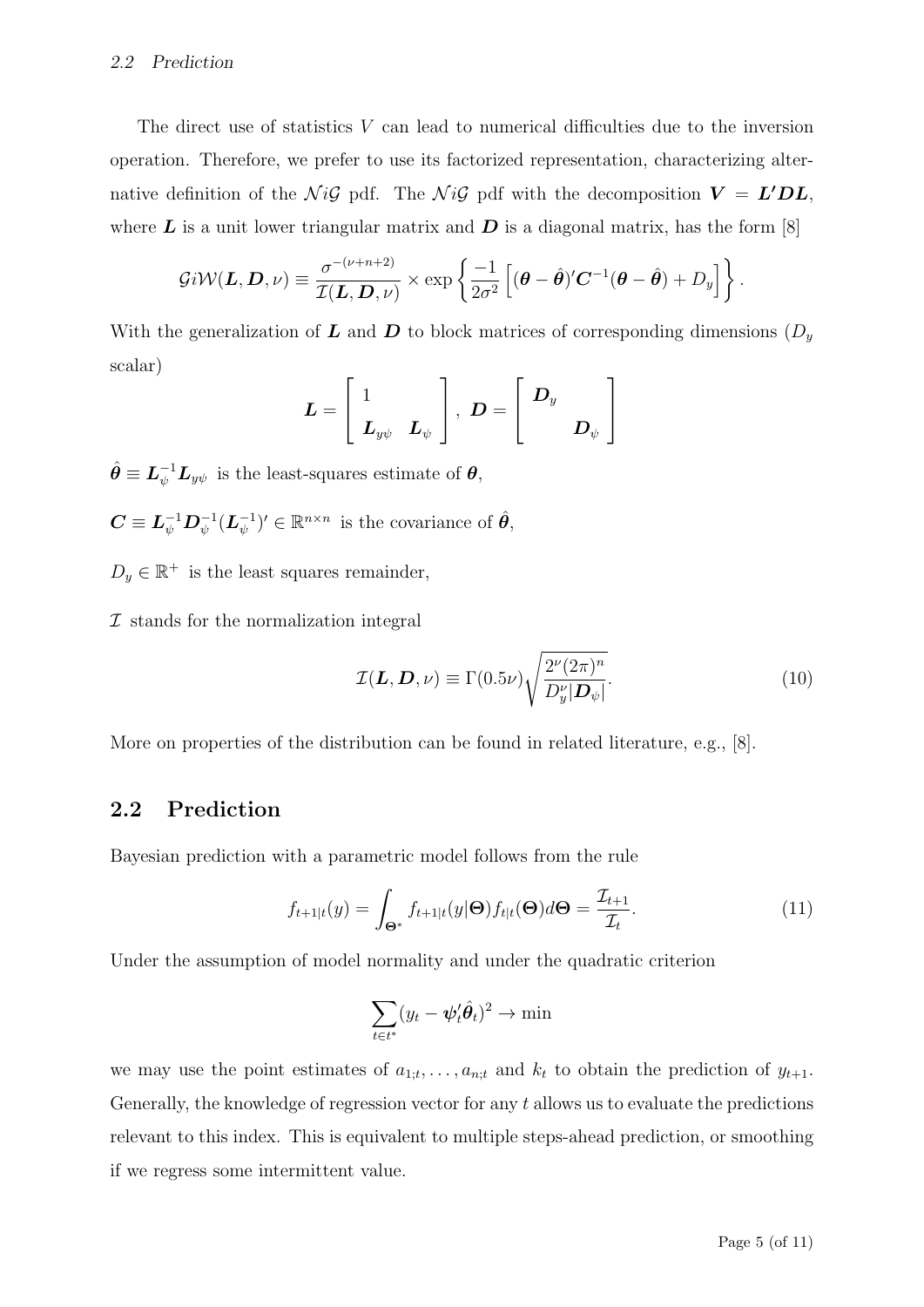## 3 Estimation with forgetting

It has already been mentioned in Section [2.1](#page-2-2) that the potential parameters time variability often has to be taken into account. If we deal with traffic intensities, the time update becomes very important. The intensities vary during day and week, which can be expressed as the time variation of the mean value. Recall the model [\(1\)](#page-2-0) and remind, that the mean value is modelled with the offset k. Hence the goal is to release the offset and let it vary with the true intensities.

If we further analyse the situation, the lack of knowledge of parameters' time evolution becomes evident. The only known data are the past intensity measurements and there is no other clue. In this case, we employ forgetting in place of the time update [\(6\)](#page-3-0). Instead of explicit modelling of parameters' evolution in time, or finite data window modelling, we release the parameters by gradual discarding the old and potentially outdated information. There exist several forgetting methods, e.g., directional forgetting [\[10\]](#page-10-7) or linear forgetting [\[11\]](#page-10-8), however, the most popular yet the most basic one is the exponential forgetting [\[5,](#page-10-9) [12\]](#page-10-4). For the Bayesian models, it is defined as follows

$$
f_{t+1|t}(\Theta) = [f_{t|t}(\Theta)]^{\alpha}; \qquad \alpha \in (0,1).
$$

The term  $\alpha$  stands for the forgetting factor; it is usually greater than 0.95. In the normal model [\(3\)](#page-2-1), whose prior pdf is of normal inverse-gamma type, the forgetting demonstrates itself in the form

$$
\mathbf{V}_{t+1|t} = \alpha \mathbf{V}_{t|t} = \alpha \mathbf{L}_{t|t}' \mathbf{D}_{t|t} \mathbf{L}_{t|t}
$$
\n(12)

$$
\nu_{t+1|t} = \alpha \nu_{t|t}.\tag{13}
$$

### 3.1 Hypotheses of partial forgetting

The exponential forgetting is doomed to fail if used for modelling of dynamic systems with different variability of parameters, which becomes evident if we summarize the properties of traffic intensities:

- 1. In certain time intervals, e.g., during nights, probably no parameter varies.
- 2. In other time intervals all parameters vary slowly.
- 3. Generally, during the daytime, the mean value varies significantly.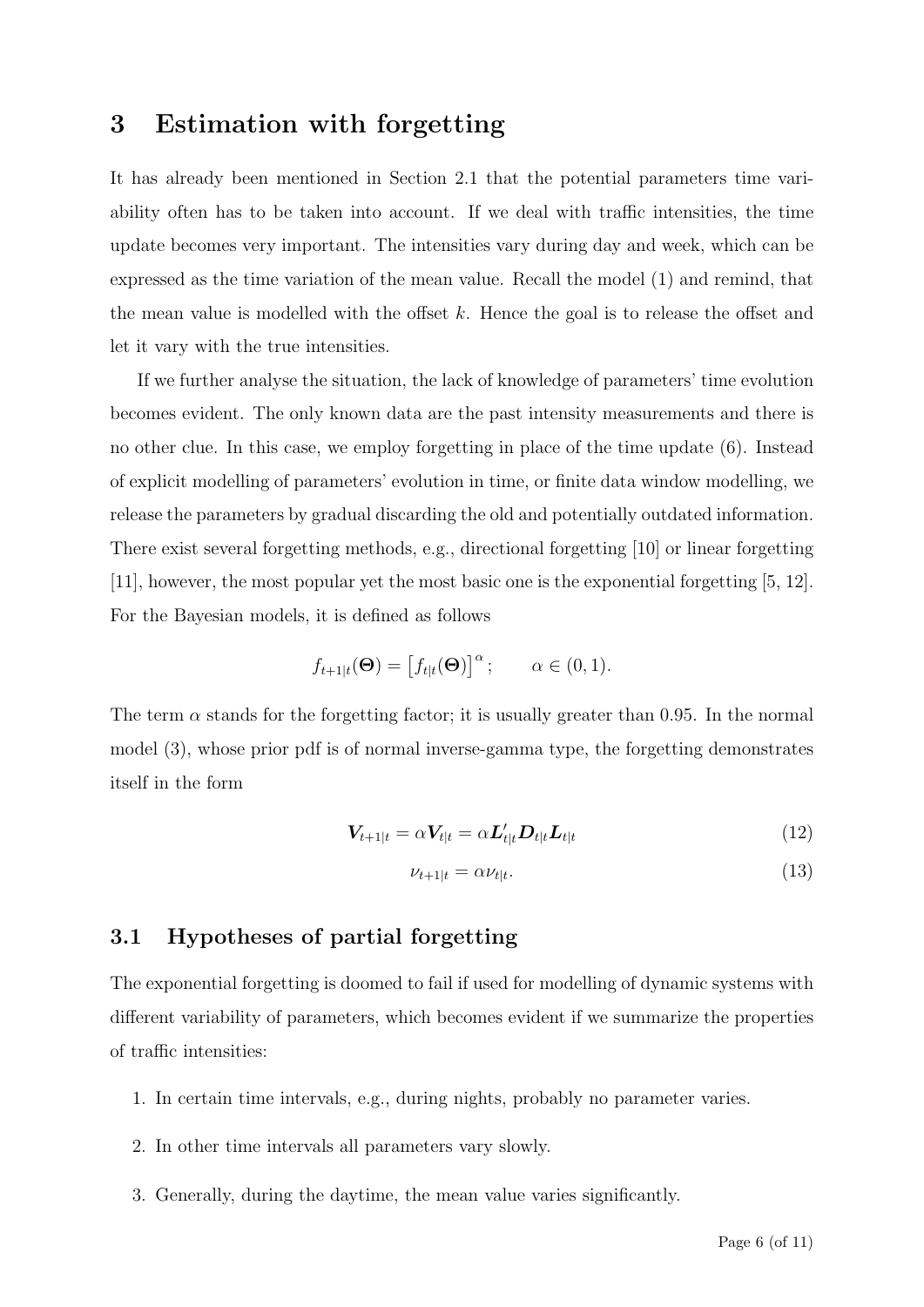Let these three cases label as hypotheses  $H_0, H_1$  and  $H_2$  and suppose, that at each time instant, the regression coefficients obey some true distribution  $g_{t+1|t}(\theta)$ . Now, we formalize the hypotheses as follows:

$$
H_0: \mathbb{E}\left[g_{t+1|t}(\boldsymbol{\theta})|\boldsymbol{\theta}, \boldsymbol{d}(t), H_0\right] = f_{t|t}(\boldsymbol{\theta})
$$
  
\n
$$
H_1: \mathbb{E}\left[g_{t+1|t}(\boldsymbol{\theta})|\boldsymbol{\theta}, \boldsymbol{d}(t), H_1\right] = \left[f_{t|t}(\boldsymbol{\theta})\right]^\alpha
$$
  
\n
$$
H_2: \mathbb{E}\left[g_{t+1|t}(\boldsymbol{\theta})|\boldsymbol{\theta}, \boldsymbol{d}(t), H_2\right] = f_{t|t}(a_1, \dots, a_n|, k) \left[f_{t|t}(k)\right]^\alpha
$$
\n(14)

where again  $\alpha \in (0,1)$  and where  $\mathbb{E}\left[g_{t+1|t}(\theta)|\theta, d(t), H_i\right]$  has the meaning of a point estimate of the true but unknown pdf. It expresses our presumption of the true pdf under the knowledge of data  $d(t)$ , parameters  $\theta_{t+1}$  and the true hypothesis  $H_i$  at time t. The meaning of  $H_2$  is simple – we decompose the pdf  $f_{t|t}(\theta)$  using the chain rule and forget only the marginal pdf related to the offset. Each of the three hypotheses characterizes one specific case, but any of them can appear during the modelling. The conceptually correct solution is to use the mixture in which each pdf is weighted by its non-negative probability  $p_{i,t|t} \leq 1$ 

<span id="page-6-0"></span>
$$
\mathbb{E}\left[g_{t+1|t}(\boldsymbol{\theta})|\boldsymbol{\theta},\boldsymbol{d}(t)\right] = \sum_{i=0}^{2} p_{i,t+1|t} \mathbb{E}\left[g_{t+1|t}(\boldsymbol{\theta})|\boldsymbol{\theta},\boldsymbol{d}(t),H_i\right], \qquad \sum_{i=0}^{2} = 1. \tag{15}
$$

#### 3.2 Determination of probabilities

The probabilities  $p_{i, t|t}$  express the probability of each hypothesis at the particular time instant. Their evaluation is as follows:

Data update reflecting the modelling abilities of the hypotheses

$$
p_{i;t|t} \propto p_{i;t|t-1} \int_{\Theta^*} f_{t|t-1}(y|\Theta) \mathbb{E}\left[f_{t|t-1}(\Theta) \Big| \Theta, H_i, \mathbf{d}(t)\right] d\Theta.
$$
 (16)

Time update allowing the weights to vary

$$
p_{i;t+1|t} \propto p_{i;t|t}^{\alpha},\tag{17}
$$

Another approach represents the use of Monte Carlo methodology, e.g., the particle filter and the Rao-Blackwellized particle filtering in particular.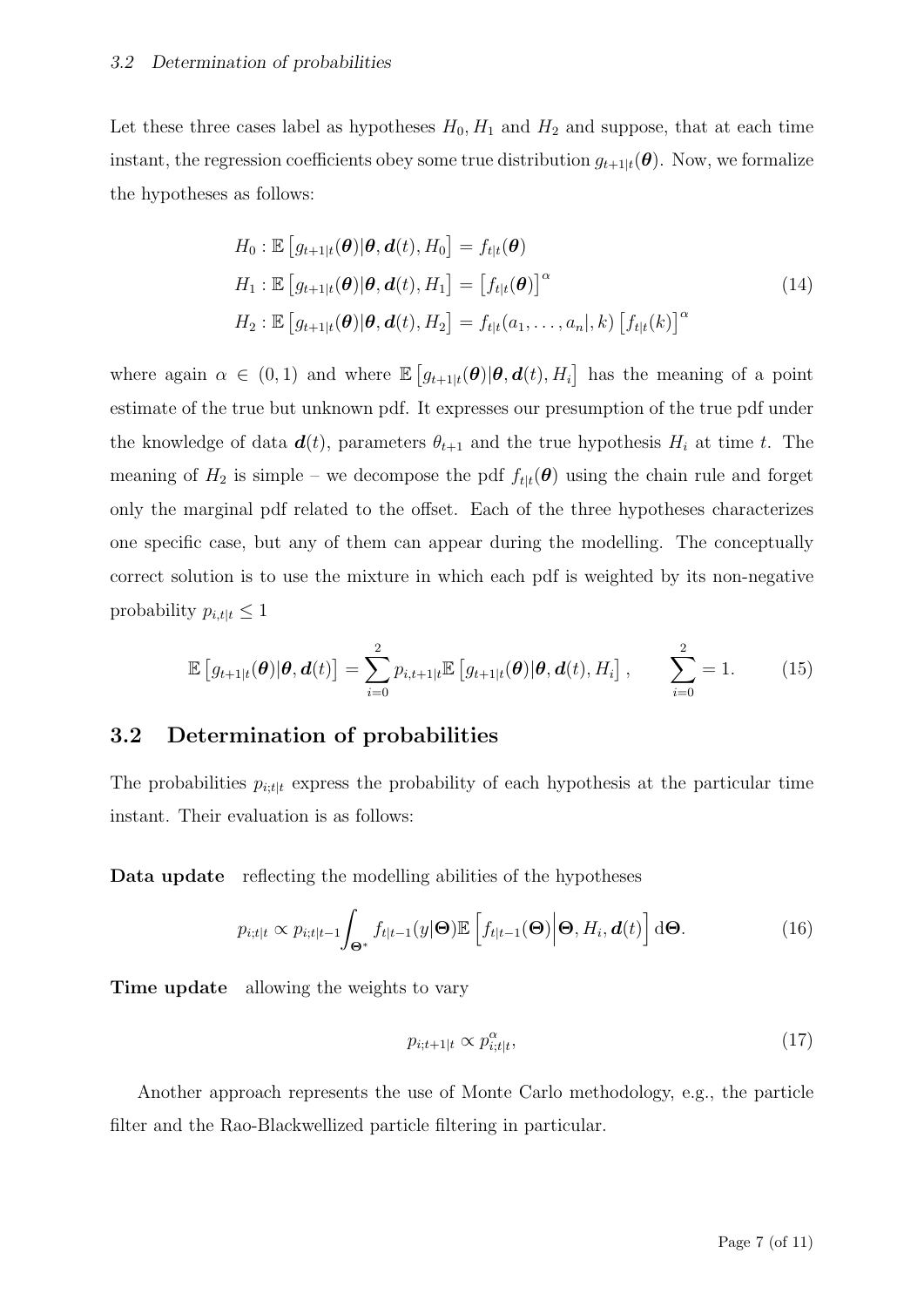### 3.3 Approximation

The mixture-based modelling requires a complex treatment, which discards its use for our purpose. To avoid it, we prefer to approximate the mixture [\(15\)](#page-6-0) by a single pdf, using the Kullback-Leibler divergence [\[9\]](#page-10-10) as a minimization criterion.

The Kullback-Leibler divergence of two pdfs  $f, g$  of a random variable  $X$ , acting on a common set  $X^*$ , holds the following form:

$$
KL(f||g) = \int_{X^*} f(x) \ln \frac{f(x)}{g(x)} dx.
$$
\n(18)

It can be shown, that the Kullback-Leibler divergence is a non-negative functional with equality for  $f = g$  almost everywhere [\[1\]](#page-8-0).

We search the argument minimizing the expectation on the Kullback-Leibler divergence,

$$
\tilde{g}_{t+1|t}(\mathbf{\Theta}) = \underset{g \in g_{t+1|t}}{\arg \min} \mathbb{E} \left[ \mathrm{KL} \left( g_{t+1|t} || \tilde{g}_{t+1|t} \right) \Big| \mathbf{\Theta}, \mathbf{d}(t) \right].
$$

The pdf  $\tilde{g}_{t+1|t}$  represents the best approximation of the mixture [\(15\)](#page-6-0) and may be used for further modelling.

For two  $\mathcal{N}i\mathcal{G}$  distributions the Kullback-Leibler divergence has the following form [\[8\]](#page-10-5):

$$
\begin{split} \text{KL}(g||\tilde{g}) &= \ln \frac{\Gamma(0.5\tilde{\nu})}{\Gamma(0.5\nu)} - 0.5 \ln |\mathbf{C}\tilde{\mathbf{C}}^{-1}| + 0.5\tilde{\nu} \ln \frac{D_y}{\tilde{D}_y} \\ &+ 0.5(\nu - \tilde{\nu})\Upsilon(0.5\nu) - 0.5n - 0.5\nu + 0.5 \text{Tr}\left(\mathbf{C}\tilde{\mathbf{C}}^{-1}\right) \\ &+ 0.5\frac{\nu}{D_y} \left[ \left(\hat{\boldsymbol{\theta}} - \hat{\tilde{\boldsymbol{\theta}}}\right)' \tilde{\mathbf{C}}^{-1} \left(\hat{\boldsymbol{\theta}} - \hat{\tilde{\boldsymbol{\theta}}}\right) + \tilde{D}_y \right], \end{split} \tag{19}
$$

where  $\Upsilon(\cdot)$  denotes the digamma function.

Let us substitute the mixture obtained in [\(15\)](#page-6-0) for  $g_{t+1|t}$  and search for its best approximation  $\tilde{g}_{t+1|t}$  by minimization of [\(19\)](#page-7-0) with respect to the parameters of the  $\mathcal{N}i\mathcal{G}$ distribution. The resulting parameters are as follows:

$$
\hat{\tilde{\boldsymbol{\theta}}}_{t+1|t} = \left(\sum_{i=0}^{2}\lambda_{i;t+1|t}\frac{\nu_{i;t|t}}{D_{yi;t|t}}\right)^{-1}\!\!\!\left(\sum_{i=0}^{2}\lambda_{i;t+1|t}\frac{\nu_{i;t|t}}{D_{yi;t|t}}\hat{\boldsymbol{\theta}}_{i;t|t}\right)\\ \tilde{D}_{y;t+1|t} = \tilde{\nu}_{i;t|t}\left(\sum_{i=0}^{2}\lambda_{i;t+1|t}\frac{\nu_{i;t|t}}{D_{yi;t|t}}\right)^{-1}\\ \tilde{C}_{t+t|t} = \sum_{i=0}^{2}\lambda_{i;t+1|t}\frac{\nu_{i;t|t}}{D_{yi;t|t}}\times\left[\left(\hat{\boldsymbol{\theta}}_{i;t|t}-\hat{\tilde{\boldsymbol{\theta}}}_{i;t|t}\right)\left(\hat{\boldsymbol{\theta}}_{i;t|t}-\hat{\tilde{\boldsymbol{\theta}}}_{i;t|t}\right)'\right]+\sum_{i=0}^{2}\lambda_{i;t+1|t}\boldsymbol{C}_{i;t|t}
$$

<span id="page-7-0"></span>Page 8 (of 11)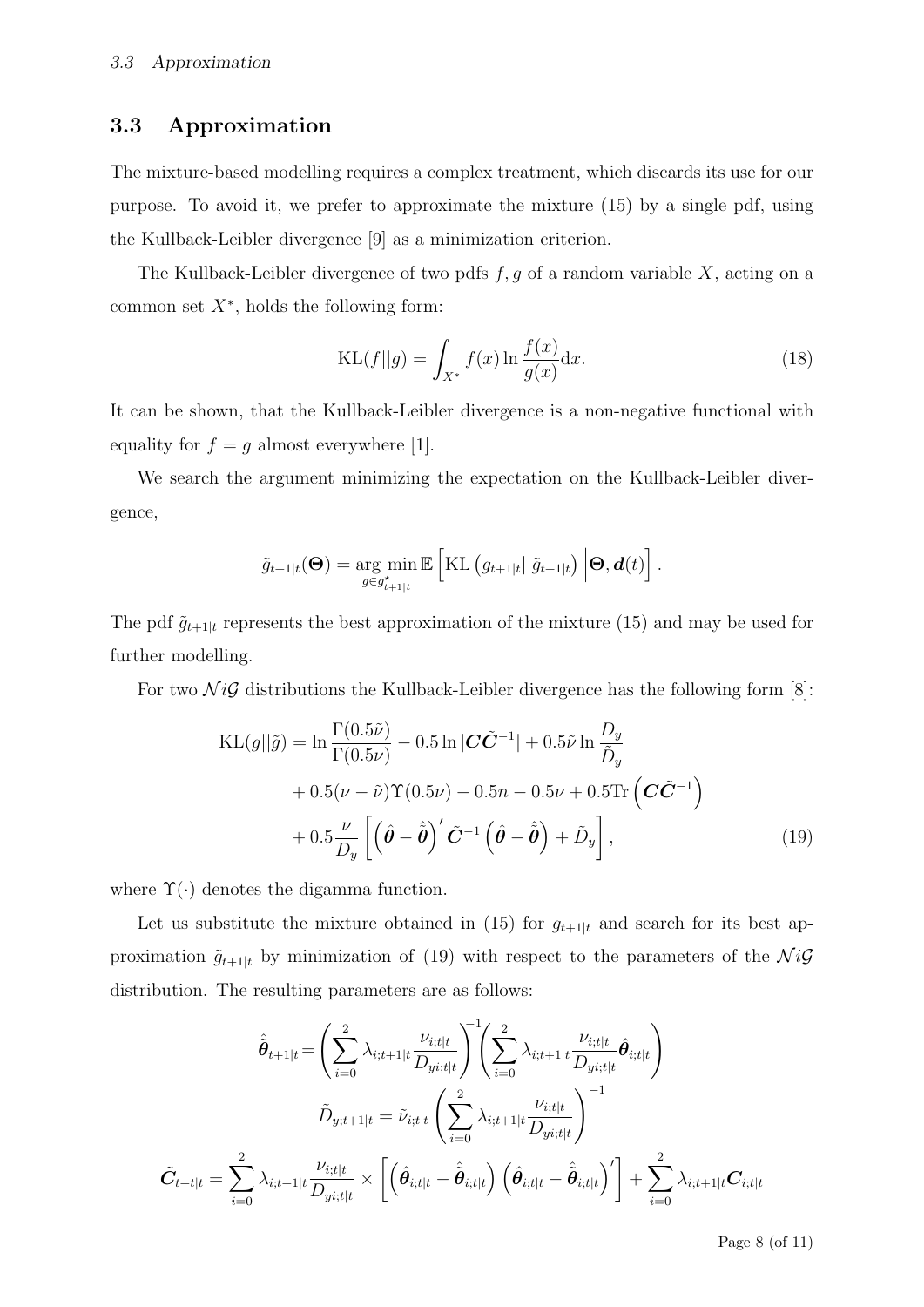$$
\tilde{\nu}_{t+1|t} = \frac{1 + \sqrt{1 + \frac{4}{3}(A - \ln 2)}}{2(A - \ln 2)}
$$

$$
A = \ln \left( \sum_{i=0}^{2} \lambda_{i;t+1|t} \frac{\nu_{i;t|t}}{D_{yi;t|t}} \right) + \sum_{i=0}^{2} \lambda_{i;t+1|t} \ln D_{yi;t|t} - \sum_{i=0}^{2} \lambda_{i;t+1|t} \Upsilon(0.5\nu_{i;t|t}).
$$

The proof can be found in [\[2\]](#page-9-0). A normal inverse-gamma distribution with these parameters may be used as the best approximation of the true parameters pdf in [\(3\)](#page-2-1).

# 4 Example

We use the Mixtools library developed at the Institute of Information Theory and Automation, Academy of Sciences of the Czech Republic and the python Bayesian modelling library pybamo. In this example, we demonstrate the modelling of traffic intensities depicted in the Fig. [1](#page-1-0) using an autoregressive model of first order. The preset noninformative prior has parameters diag $V_0 = (0.1, 0.01, 0.01)$  and  $\nu_0 = 10$ . The forgetting factor  $\alpha$  for  $H_1$  is 0.95, for  $H_2$  it is 0.9. The probabilities of hypotheses are flattened with  $\alpha = 0.99$ . The course of parameter estimates is depicted in the Figure [2.](#page-9-1) Evidently, the offset follows quite well the variations of the traffic intensity mean value. The Fig. [3](#page-9-2) shows the course when the estimation was evaluated without forgetting. The one-step ahead prediction errors (partial forgetting) have mean -0.017, median 0.002 and standard deviation 3.673.

### 5 Conclusions

The paper described the Bayesian modelling of traffic intensities with low-order normal autoregressive models. As the parameters (regression coefficients) are supposed to vary with different rates, the use of partial forgetting method was proposed. The method was briefly described and the results were demonstrated in an example.

# <span id="page-8-0"></span>References

[1] Bernardo, J.M. (1979). Expected Information as Expected Utility. The Annals of Statistics, Vol. 7, No. 3, pp. 686–690.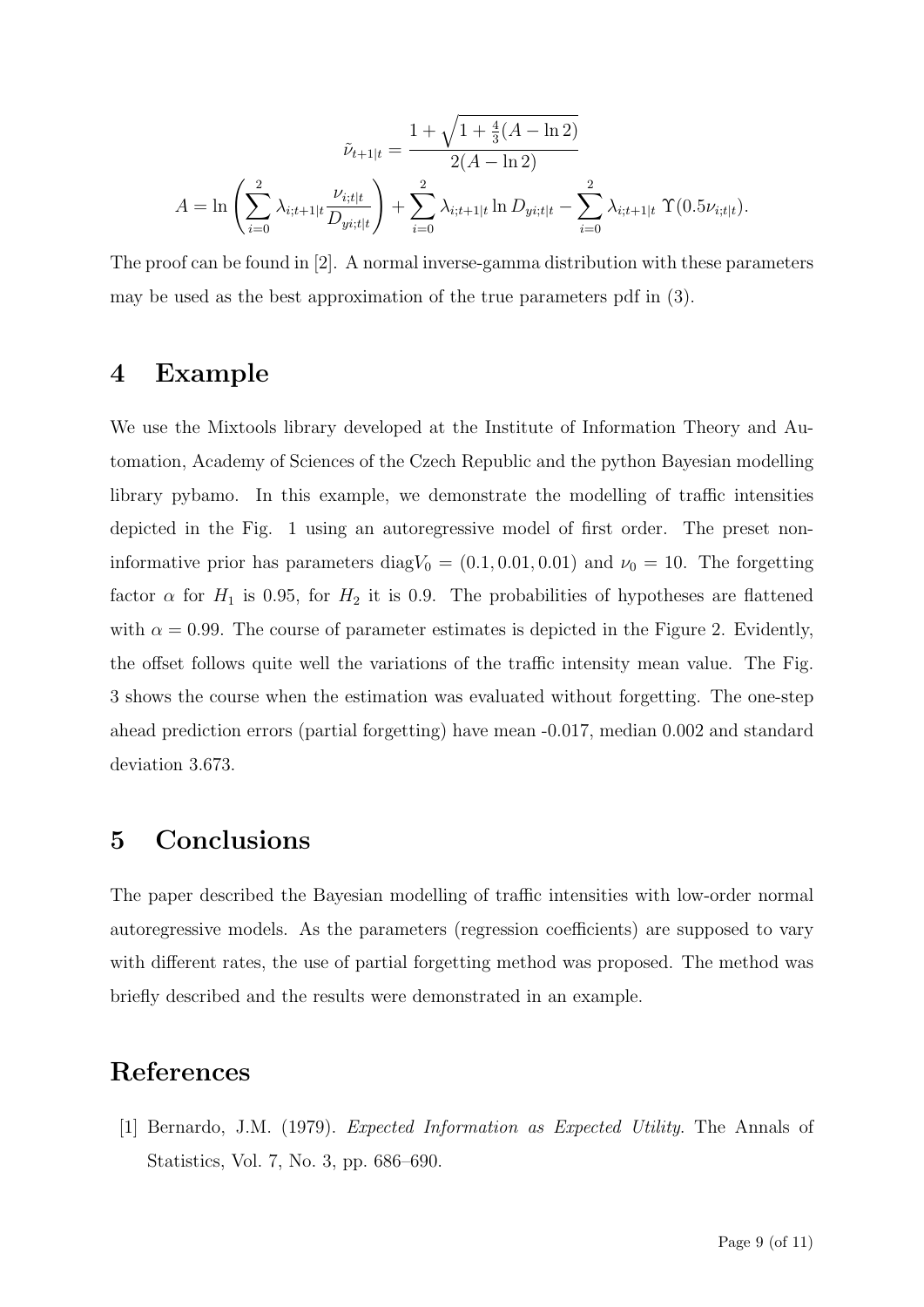

<span id="page-9-1"></span>Figure 2: Evolution of parameter estimates (partial forgetting).



<span id="page-9-2"></span>Figure 3: Evolution of parameter estimates (no forgetting).

<span id="page-9-0"></span>[2] Dedecius, K. (2010). Partial Forgetting in Bayesian Estimation. PhD thesis. Czech Technical University in Prague.